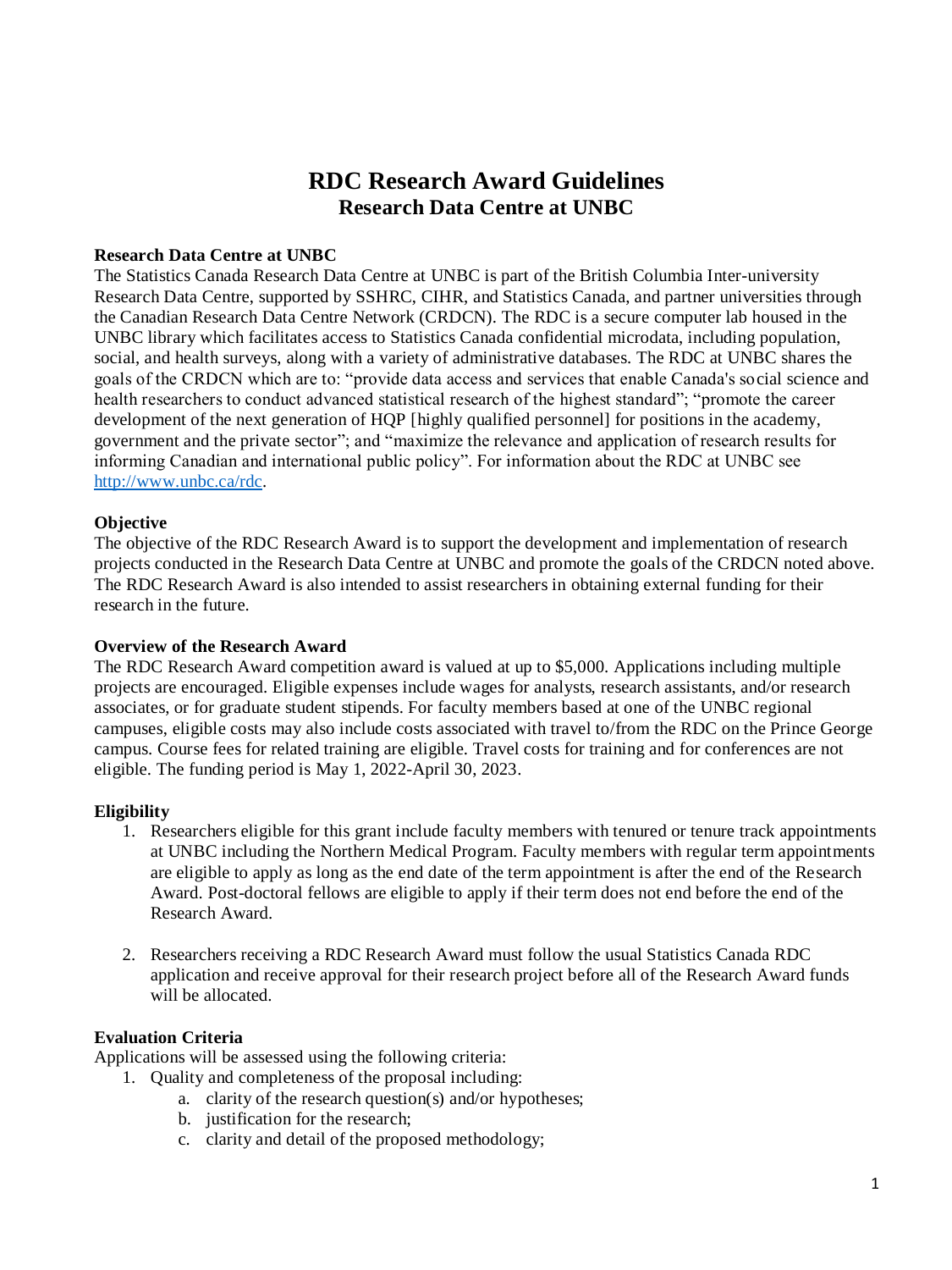- d. identification of the Statistics Canada dataset to be used and sound rationale for why the confidential data are required; and
- e. identification of a proposed statistical software which is available in the RDC, or one which can be installed at minimal cost.
- 2. Clear and reasonable budget, reflecting eligible expenses.
- 3. Demonstrated skills and experience of the researcher (or team) to complete the work, or feasible plan to access collaborators with required expertise.
- 4. Future positive impacts relating to the goals of the CRDCN and also likelihood of the Research Award assisting the researcher to obtain external grants in the future.

### **Application process**

- 1. Applicants **must** schedule an appointment with the Research Data Centre Analyst to discuss their proposal before submission. Applications that have not been reviewed by the RDC prior to submission will not be accepted. Please note: Applicants wishing to resubmit a prior unsuccessful application are required to set up a new appointment for the current competition.
- 2. Eligible researchers must complete the UNBC RDC Research Award application form on-line via Romeo at https://www.unbc.ca/research/romeo. The deadline for submission of applications is **March 31, 2022**.
- 3. Submission will include a 3-page proposal (1 additional page allowed for references; 1 additional page allowed if application includes multiple projects) to be uploaded in Romeo. The proposal must include: *a) an overview of the problem and research question(s) or hypotheses; b) a brief description of the relevance of the research; c) the proposed methodology; d) the specific Statistics Canada dataset(s) that will be used for analysis and rationale for why the confidential dataset is required; e) the proposed statistical software to be used; f) timeline of activities; and g) proposed budget.*
- 4. Applications will be adjudicated by a committee and decisions rendered by **April 30, 2022**.

## **RDC Research Award Expectations and Guidelines**

- 1. Researchers successful in this Research Award competition must follow the usual Statistics Canada RDC application and receive approval for the project before all of the Research Award funds will be allocated. Up to 50% of the awarded amount will be made available to assist with completion and submission of the RDC application to Statistics Canada. The remainder of the awarded amount will be available when the researcher receives approval from Statistics Canada to proceed with the project.
- 2. Only one RDC Research Award per primary applicant will be granted per year, however, each application may involve multiple projects.
- 3. Duration of the Award will be 12 months. Under exceptional circumstances this period may be extended an additional 6 months, with permission from the Academic Director of the UNBC Research Data Centre.
- 4. Residual funds are to be returned to the UNBC RDC Research Award fund.